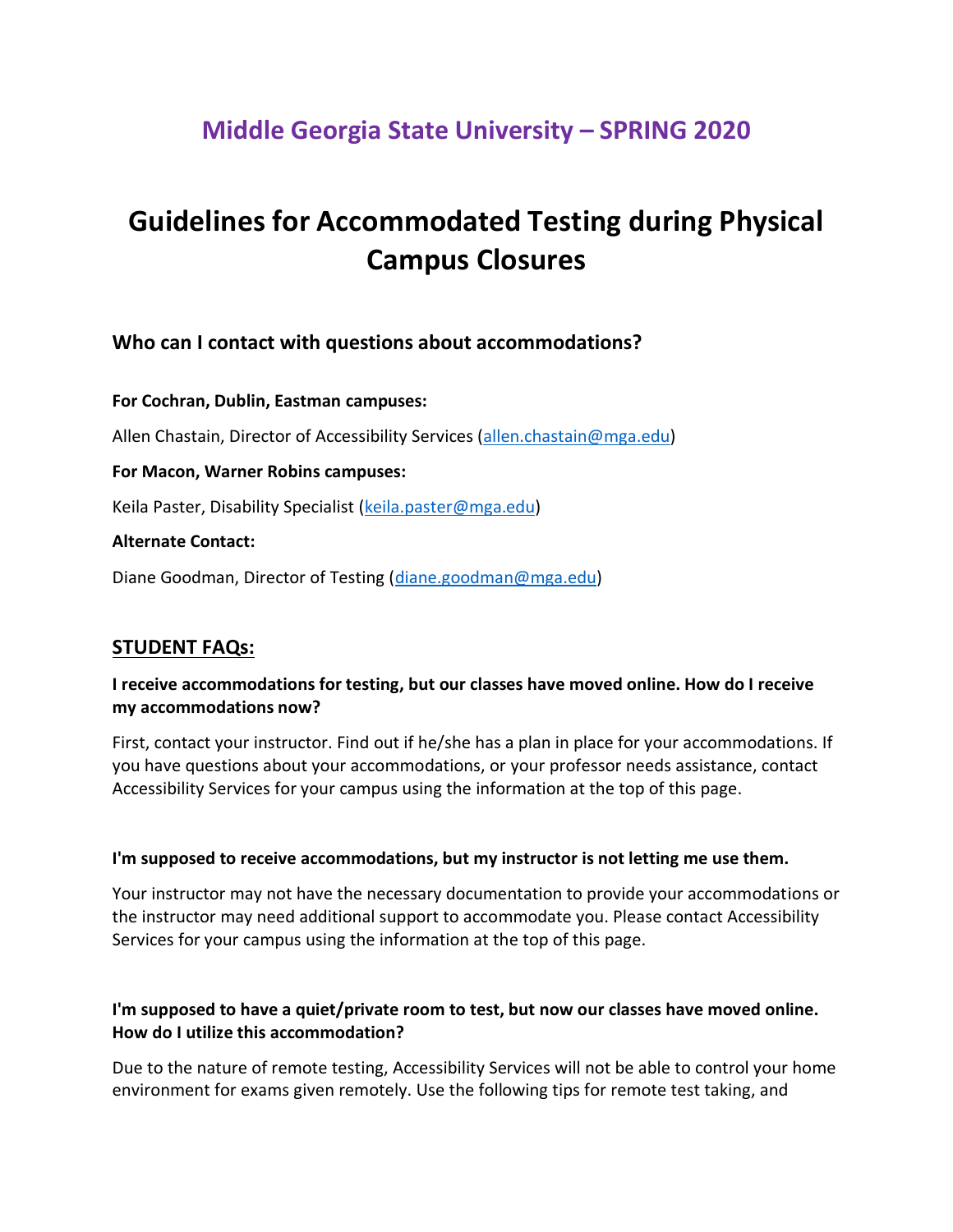contact Accessibility Services if you feel your environment is preventing you from being successful on your exams:

- If possible, set up your test environment away from common areas in your home to minimize foot traffic near you.
- Communicate to others in your home when testing will begin and end.
- Utilize ear plugs.
- Think about things that may interrupt you in advance and try to plan ahead. Are you expecting an important call? Will someone else arrive or depart while you're testing?

#### **I'm supposed to receive accommodations, but my instructor says that he/she does not have documentation.**

Contact Accessibility Services for your campus using the information at the top of this page.

# **INSTRUCTOR FAQs:**

#### **My student normally tests at the Testing Center, how do I accommodate him/her now?**

The majority of accommodated students receive additional time and a private/quiet room to complete exams. If you transition to online testing, please move forward to accommodate these students by adjusting the time limit in your online exam environment (i.e. increasing a D2L exam from 60 minutes to 90 minutes for a student that receives the testing accommodation of *Time + 1/2*).

# **I've received documentation for student accommodations, but I'm unclear on how I should proceed.**

If you can reasonably accommodate your student on your own, move forward and provide the accommodations for the student. If you do not know how to provide accommodations, or are unclear on the meaning of the accommodations, please contact Accessibility Services for your campus using the information at the top of this page.

# **I have a student in my class with accommodations that I cannot meet on my own. What should I do?**

If you plan to administer an exam for a student that requires accommodations that you cannot meet within reason, please contact Accessibility Services for your campus, using the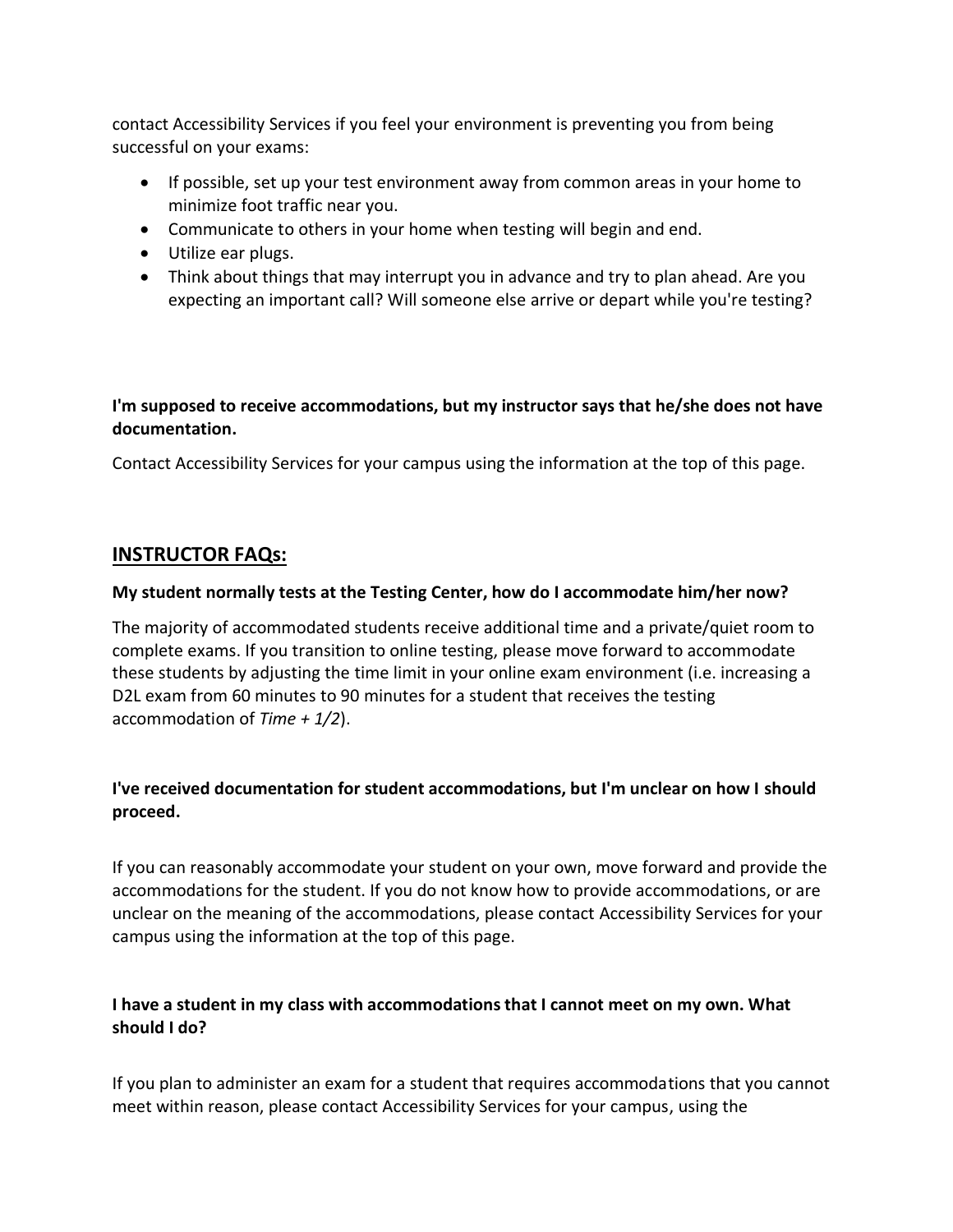information at the top of this page. We will help you address these issues on a case by case basis to support both you and the student.

#### **My student has an accommodation for extra time during exams. Is it okay to set the time to unlimited?**

It would be appropriate to give an accommodated student unlimited time only if your entire class receives unlimited time. Otherwise, in order to maintain a fair testing environment, you must follow the accommodations that the student has been given and only allow the additional time listed in the documentation. If you have a unique situation or questions about how to accommodate a student, please contact Accessibility Services for your campus using the information at the top of this page.

# **I'm trying to give my accommodated student additional time in D2L, but I'm having issues or I have questions.**

For technical questions regarding settings in D2L: [ats@mga.edu](mailto:ats@mga.edu)

For questions regarding the accommodations assigned to the student: Contact Accessibility Services for your campus using the information at the top of this page.

#### **I need to accommodate a student in my class per the documentation I received from Accessibility Services. Do I need approval to accommodate this student?**

As long as you are providing testing accommodations that follow the documentation you previously received from Accessibility Services related to that student, you do NOT need permission from Accessibility Services. For example, a student that receives the accommodation of *Time + 1/2* may be given the additional time by the instructor and without any further approval by Accessibility Services.

#### **A student is asking me for accommodations, but I have not received any documentation from Accessibility Services.**

For a student to be given academic accommodations, Accessibility Services must have proper documentation on file. Please do not allow accommodations for which you have not received documentation. If you have any questions regarding documentation, please contact Accessibility Services for your campus using the information at the top of this page.